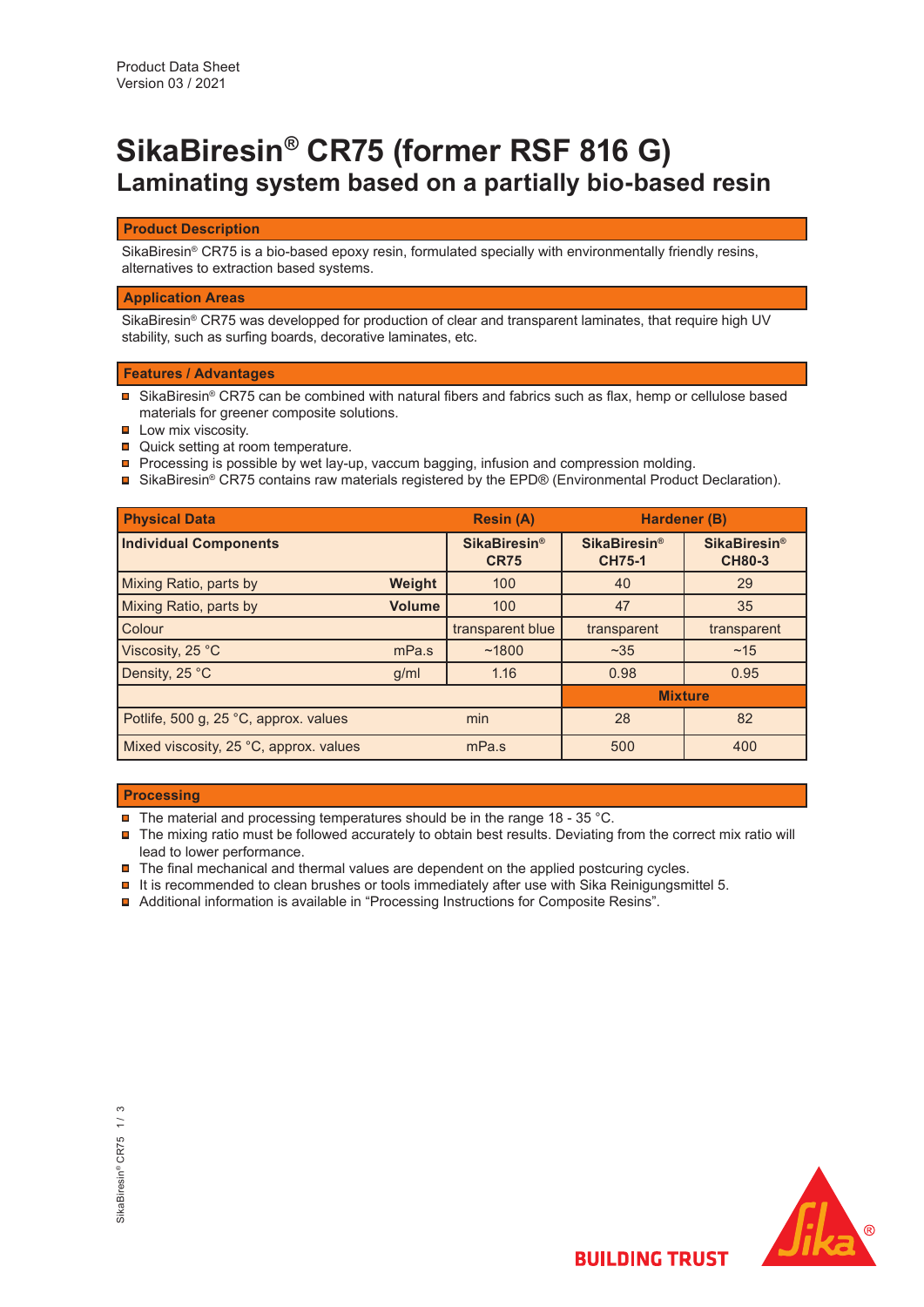| <b>Typical Mechanical Properties of Cured Neat Resin</b> |                   |                   |                        |                     |  |  |  |  |
|----------------------------------------------------------|-------------------|-------------------|------------------------|---------------------|--|--|--|--|
| Biresin <sup>®</sup> CR75 resin (A)                      | with hardener (B) |                   | SikaBiresin® CH75-1    | SikaBiresin® CH80-3 |  |  |  |  |
| <b>Curing conditions</b>                                 |                   |                   | 16 h / 40 $^{\circ}$ C | 16 h/80 °C          |  |  |  |  |
| Tensile strength                                         | <b>ISO 527</b>    | <b>MPa</b>        | 60                     | 85                  |  |  |  |  |
| <b>Elongation at break</b>                               | <b>ISO 527</b>    | $\frac{0}{0}$     | 5                      | 6                   |  |  |  |  |
| Flexural strength                                        | <b>ISO 178</b>    | <b>MPa</b>        | 115                    | 130                 |  |  |  |  |
| <b>Flexural E-Modulus</b>                                | <b>ISO 178</b>    | <b>MPa</b>        | 3200                   | 3000                |  |  |  |  |
| Density                                                  | <b>ISO 1675</b>   | q/cm <sup>3</sup> | 1.15                   | 1.15                |  |  |  |  |
| Shore hardness                                           | <b>ISO 868</b>    |                   | D <sub>82</sub>        | D 82                |  |  |  |  |
| Impact resistance                                        | <b>ISO 179</b>    | kJ/m <sup>2</sup> | 15                     |                     |  |  |  |  |

| <b>Typical Thermal Properties of Cured Neat Resin</b>                       |                     |                     |  |  |  |  |  |
|-----------------------------------------------------------------------------|---------------------|---------------------|--|--|--|--|--|
| <b>Biresin<sup>®</sup> CR75</b> resin $(A)$<br>with hardener (B)            | SikaBiresin® CH75-1 | SikaBiresin® CH80-3 |  |  |  |  |  |
| $^{\circ}C$<br><b>Glass transition temperature (Tg)</b><br><b>ISO 11357</b> |                     |                     |  |  |  |  |  |
| Cured: 16 h at 23 °C + 16 h at 40 °C                                        | 60                  |                     |  |  |  |  |  |
| Cured: 16 h at 23 °C + 16 h at 80 °C                                        | 75                  | 90                  |  |  |  |  |  |

| Packaging (net weight, kg)                   |     |      |      |         |
|----------------------------------------------|-----|------|------|---------|
| SikaBiresin <sup>®</sup> CR75 resin (A)      | 200 |      | 3.5  | 6 x 1   |
| SikaBiresin <sup>®</sup> CH75-1 hardener (B) | 200 | 18   | 14   | 6 x 0.4 |
| SikaBiresin <sup>®</sup> CH80-3 hardener (B) |     | 17.6 | 7.05 |         |

#### **Storage**

■ Minimum shelf life of SikaBiresin® CR75 resin (A) is 24 month as well as SikaBiresin® CH75-1 and SikaBiresin® CH80-3 hardeners (B), at temperature between 5 - 35 °C, when stored in original unopened containers.

■ After prolonged storage at low temperature, crystallisation of resin (A) may occur. This is easily removed by warming up for a sufficient time at a minimum of 60 °C.

 Containers must be closed tightly immediately after use. The residual material needs to be used up as soon as possible.

### **Health and Safety Information**

For information and advice on the safe handling, storage and disposal of chemical products, users shall refer to the most recent Safety Data Sheet (SDS) containing physical, ecological, toxicological and other safety related data.

## **Disposal considerations**

Product Recommendations: Must be disposed of in a special waste disposal unit in accordance with the corresponding regulations.

Packaging Recommendations: Completely emptied packagings can be given for recycling. Packaging that cannot be cleaned should be disposed of as product waste.